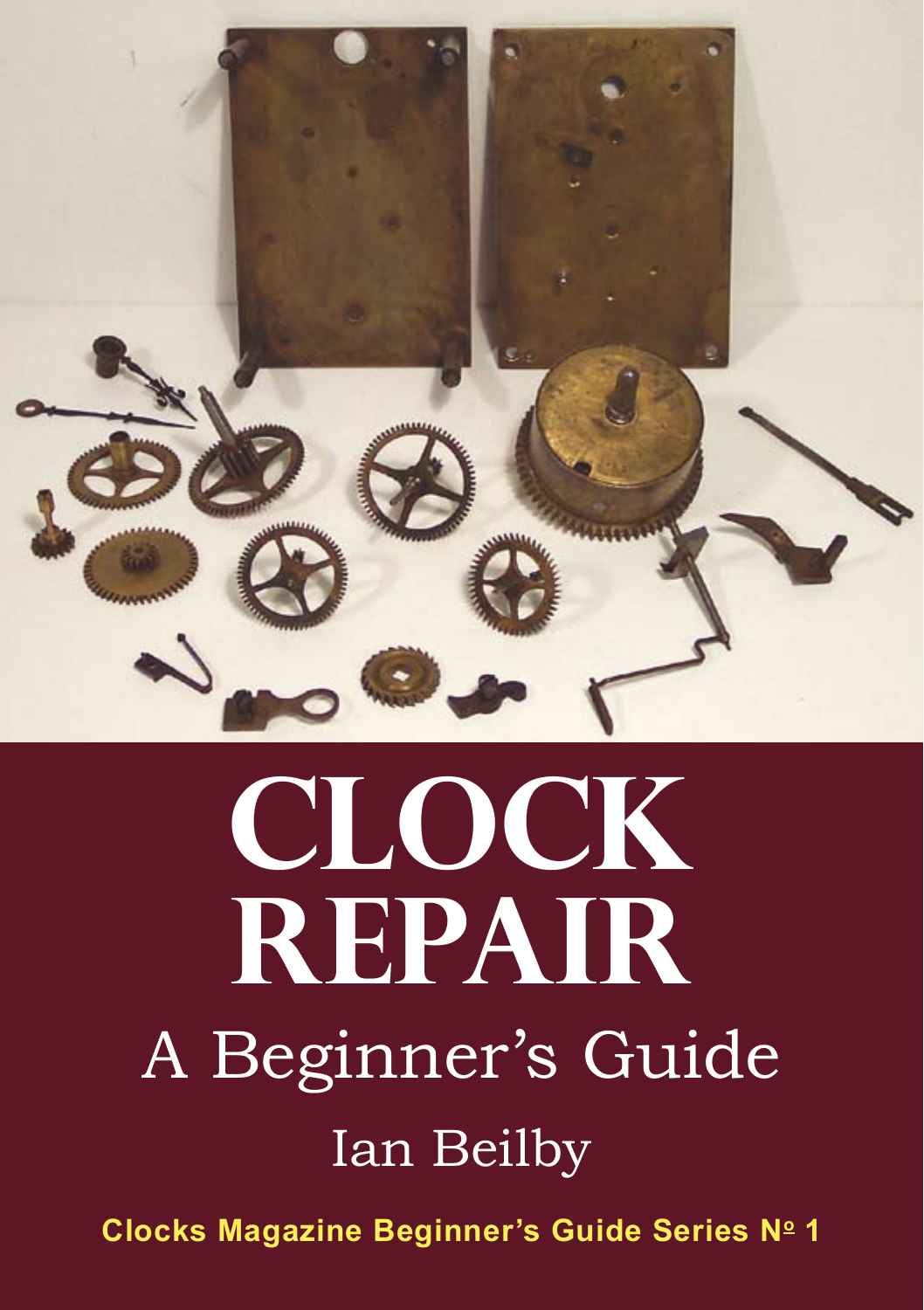# **CLOCK REPAIR**



### A Beginner's Guide Ian Beilby

**Clocks Magazine Beginner's Guide Series No 1** 

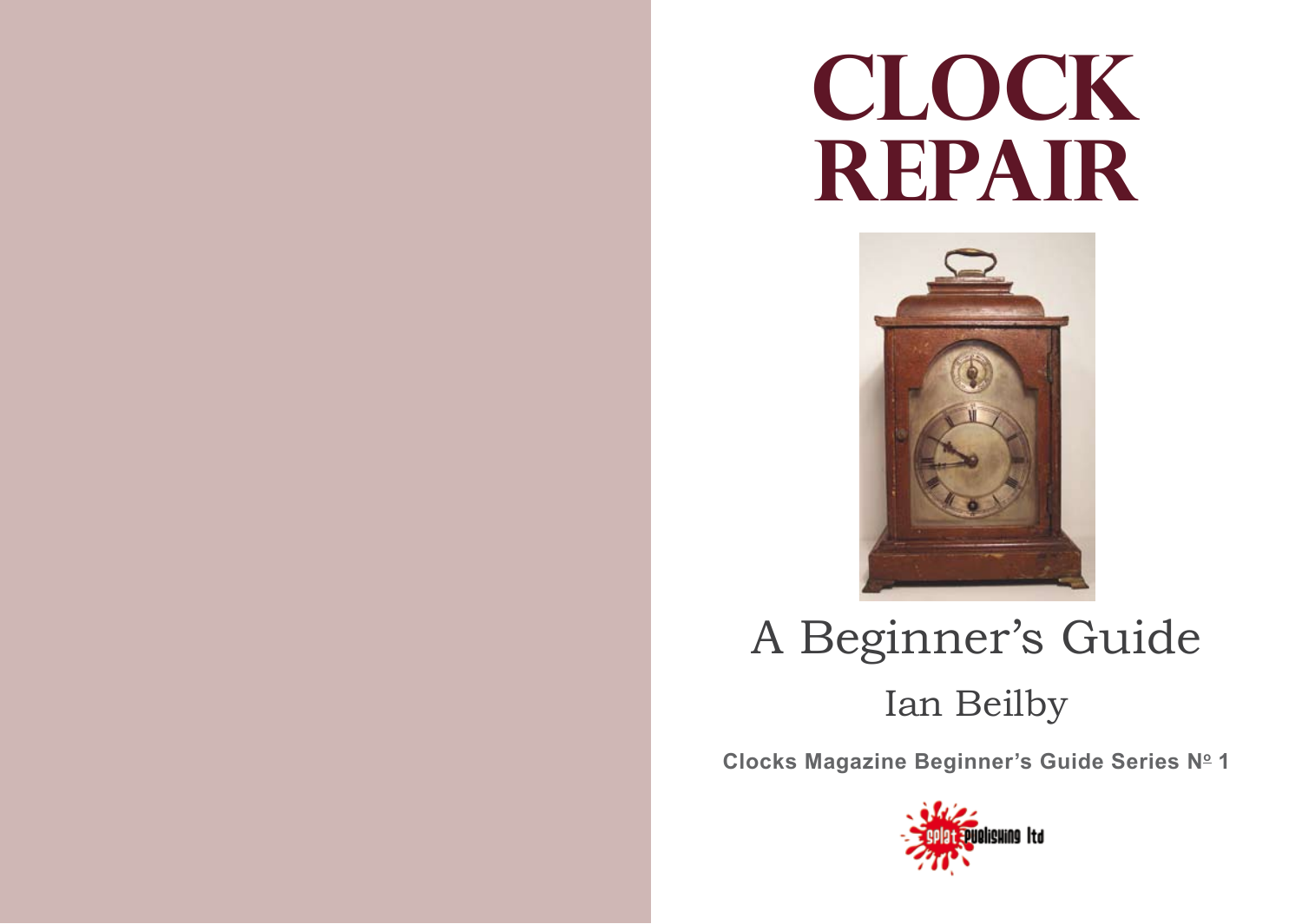Published by Splat Publishing Ltd 141b Lower Granton Road Edinburgh EH5 1EX United Kingdom

www.clocksmagazine.com

© 2008 Ian Beilby World copyright reserved Reprinted 2010

Clock Repair, A Beginner's Guide is based on a series of articles which originally appeared in Clocks Magazine

ISBN: 978 0 9562732 1 5

*The right of Ian Beilby to be identified as author of this work has been asserted in accordance with the Copyright, Designs and Patents Act 1988. All rights reserved. No part of this publication may be reproduced, stored in a retrieval system, or transmitted in any form or by any means electronic, mechanical, photocopying, recording or otherwise, without the prior permission of the publisher.*

*2 4 6 8 10 9 7 5 3* 

#### CONTENTS

| The movement              | 7  |
|---------------------------|----|
| Tools & materials         | 11 |
| Dismantling               | 14 |
| Cleaning                  | 17 |
| Reassembly                | 19 |
| Re-bushing I              | 22 |
| Re-bushing II             | 25 |
| The escapement            | 28 |
| The mainspring            | 31 |
| The pendulum              | 34 |
| Rack striking             | 37 |
| Dismantling and assembly  | 41 |
| Setting up strike         | 45 |
| Countwheel striking       | 47 |
| Setting up the countwheel | 50 |
| Conclusions               | 53 |
| Appendix1: Fault-finding  | 57 |
| Appendix 2: Glossary      | 63 |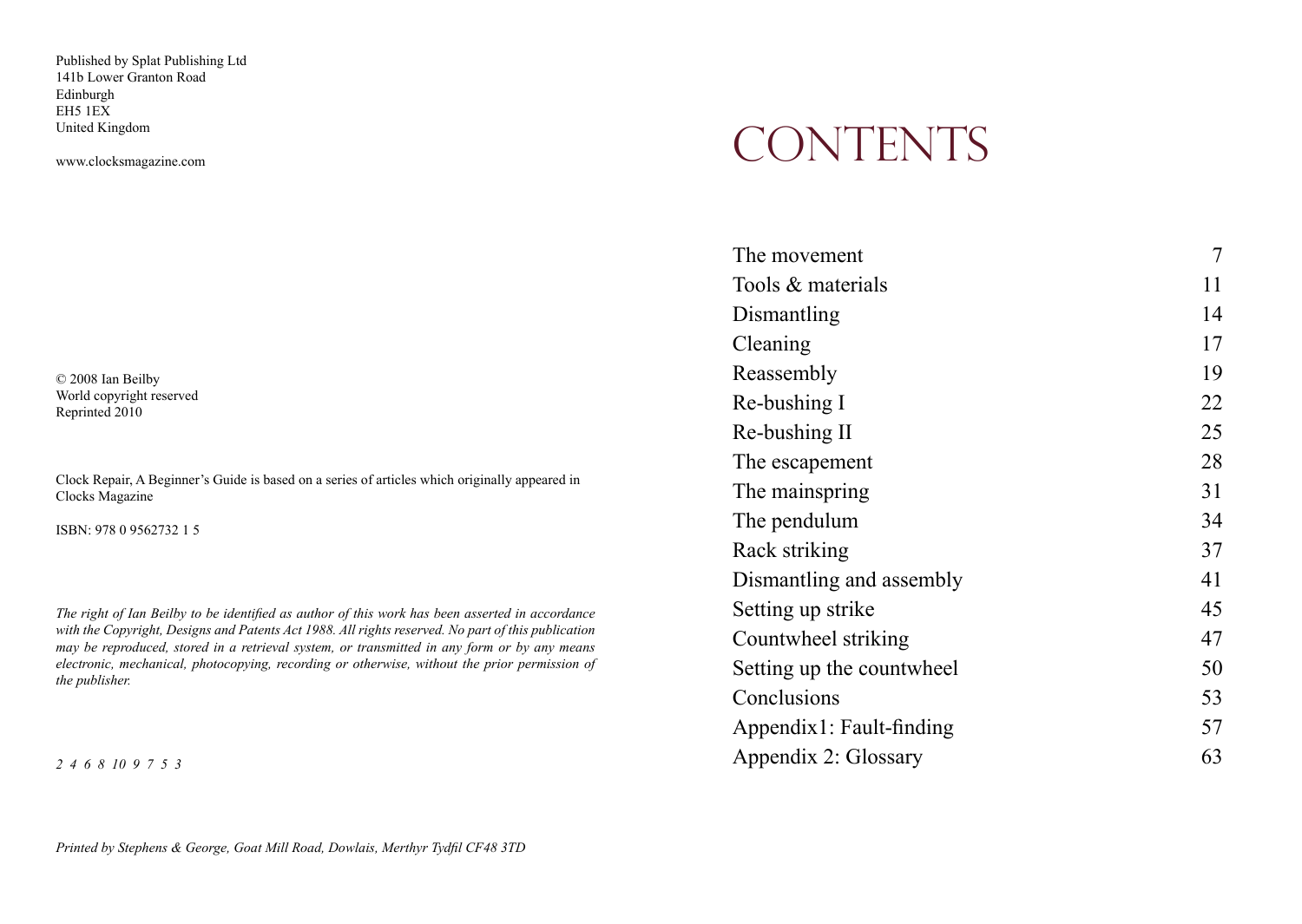#### CLOCKS MAGAZINE BEGINNER'S GUIDE SERI a ' s

No 1. Clock Repair, A Beginner's Guide No 2. A Beginner's Guide to Pocket Watches

IN PREPARATION

No 3. American Clocks, an Introduction No 4. Repairing American Clocks, A Beginner's Guide No 5. Make Your Own Clock, A Beginner's Guide

#### CHAPTER 1 THE MOVEMENT

Figure 1 shows a a simple time-<br>
only—or 'timepiece'—clock: it<br>
does not 'strike' the hours or 'chime'<br>
on the quarters You can see in fours **igure 1** shows a a simple time- $\rightarrow$  only—or 'timepiece'—clock: it on the quarters. You can see in **figure 2** I have removed the mechanism or 'movement' from the case, and in **figures 3** and **5** I have made detailed annotated



line drawings depicting the movement. From **figures 2** and **3** you will see that the movement consists of a series of gears that engage with each other. The large brass 'wheels' engage with the smaller steel 'pinions'. Both wheels and pinions run on 'arbors', not axles!

The steel pinions are cut integral with the arbor. Each end of the arbor is turned

down or reduced slightly in order to produce 'pivots'. The pivots run in 'pivot holes' provided in the movement 'plates'.

The combined wheelwork is known as a 'train' of wheels and is contained between the front and back plate of the movement. Four movement 'pillars'—one at each corner—separate the two plates. The pillars are usually permanently fixed to the back plate (the plate furthest from the hands). The front plate is attached to the pillars with taper pins. Tapered spigots are turned on the ends of the pillars, which protrude through holes provided in the front plate. The spigots are cross-drilled to accept the taper pins.

On this movement the driving force for the clock is provided by a powerful spring, the 'mainspring', which is contained in brass 'barrel' or 'going barrel'. The barrel also acts as the driving wheel for the movement via teeth cut into its periphery

**Figure 3** shows the going barrel in relation to the other wheels, it is not only the largest, but also the first in the train of wheels. The 'winding arbor'—the arbor on which the going barrel runs—is provided with a square on to which the clock key fits. The inner coils of the spring are attached to a 'hook' on the winding arbor, and the outer coils are attached to a hook in the wall of the barrel.

On the outside of the front plate a ratchet wheel is fitted on to the square of the winding arbor and a sprung 'click' provided to keep the ratchet wheel in place. The ratchet wheel and click allow the arbor to turn in a clockwise